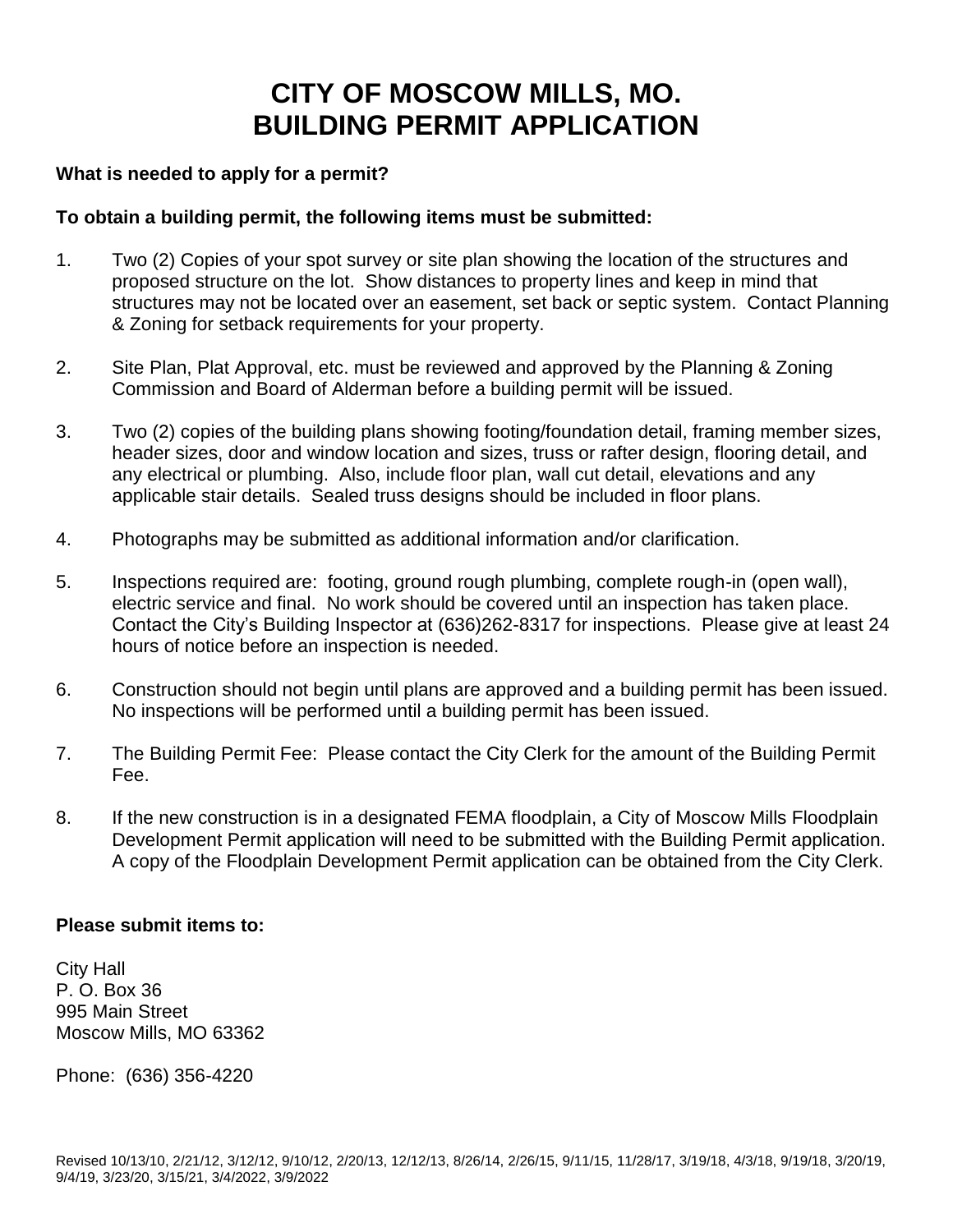# **MOSCOW MILLS, MO. BULIDING PERMIT APPLICATION Please print clearly**

PROJECT ADDRESS:\_\_\_\_\_\_\_\_\_\_\_\_\_\_\_\_\_\_\_\_\_\_\_\_\_\_\_\_\_\_\_\_\_\_\_\_\_\_\_\_\_\_\_\_\_

| <u>______ PROPERTY OWNER _______ TENANT</u>                                                                                                                                                                                                                                                                                                                                                                                                                                                                          | _ ARCHITECT _ CONTRACTOR _ ENGINEER<br>LICENSE/REGISTRATION #:                                                              |
|----------------------------------------------------------------------------------------------------------------------------------------------------------------------------------------------------------------------------------------------------------------------------------------------------------------------------------------------------------------------------------------------------------------------------------------------------------------------------------------------------------------------|-----------------------------------------------------------------------------------------------------------------------------|
| TENANT COMPANY NAME: ___________________________________                                                                                                                                                                                                                                                                                                                                                                                                                                                             | NAME:<br><b>COMPANY NAME:</b><br>ADDRESS:<br>CITY/STATE/ZIP:<br>PHONE #:<br><b>E-MAIL ADDRESS:</b>                          |
| DESCRIPTION OF WORK: (Please fill-in and mark all that apply) CONSTRUCTION VALUATION: \$<br>___ RESIDENTIAL ___ COMMERCIAL ___ AGRICULTURAL<br>Description: the contract of the contract of the contract of the contract of the contract of the contract of the contract of the contract of the contract of the contract of the contract of the contract of the contract of t                                                                                                                                        | ___ Demolish<br>Chimney Repair                                                                                              |
| <b>DESCRIPTION OF BUILDING:</b><br>(Please fill-in and mark all that apply)<br>__ Single Family<br>Office/Bank/Professional<br>$\rule{1em}{0.15mm}$ Duplex<br>___ Industrial<br>Martment Building<br>Apartment Building Martin Restaurant<br>__ Restaurant<br>_ Medical Building<br>___ Accessory Building<br>___ City/County Owned<br>Church/Assembly<br>__ Store<br>EXISTING (Finished Area): FLOOR AREA__________OTHER________ #UNITS _____________<br>NEW OR ADDITIONAL: PROPOSED FLOOR AREA 1ST FLOOR 2ND FLOOR | Townhouse<br>___ Condominium<br><b>Service Station</b><br>Amusement/Recreation<br>Historical<br>Educational/School<br>Other |

Revised 10/13/10, 2/21/12, 3/12/12, 9/10/12, 2/20/13, 12/12/13, 8/26/14, 2/26/15, 9/11/15, 11/28/17, 3/19/18, 4/3/18, 9/19/18, 3/20/19, 9/4/19, 3/23/20, 3/15/21, 3/4/2022, 3/9/2022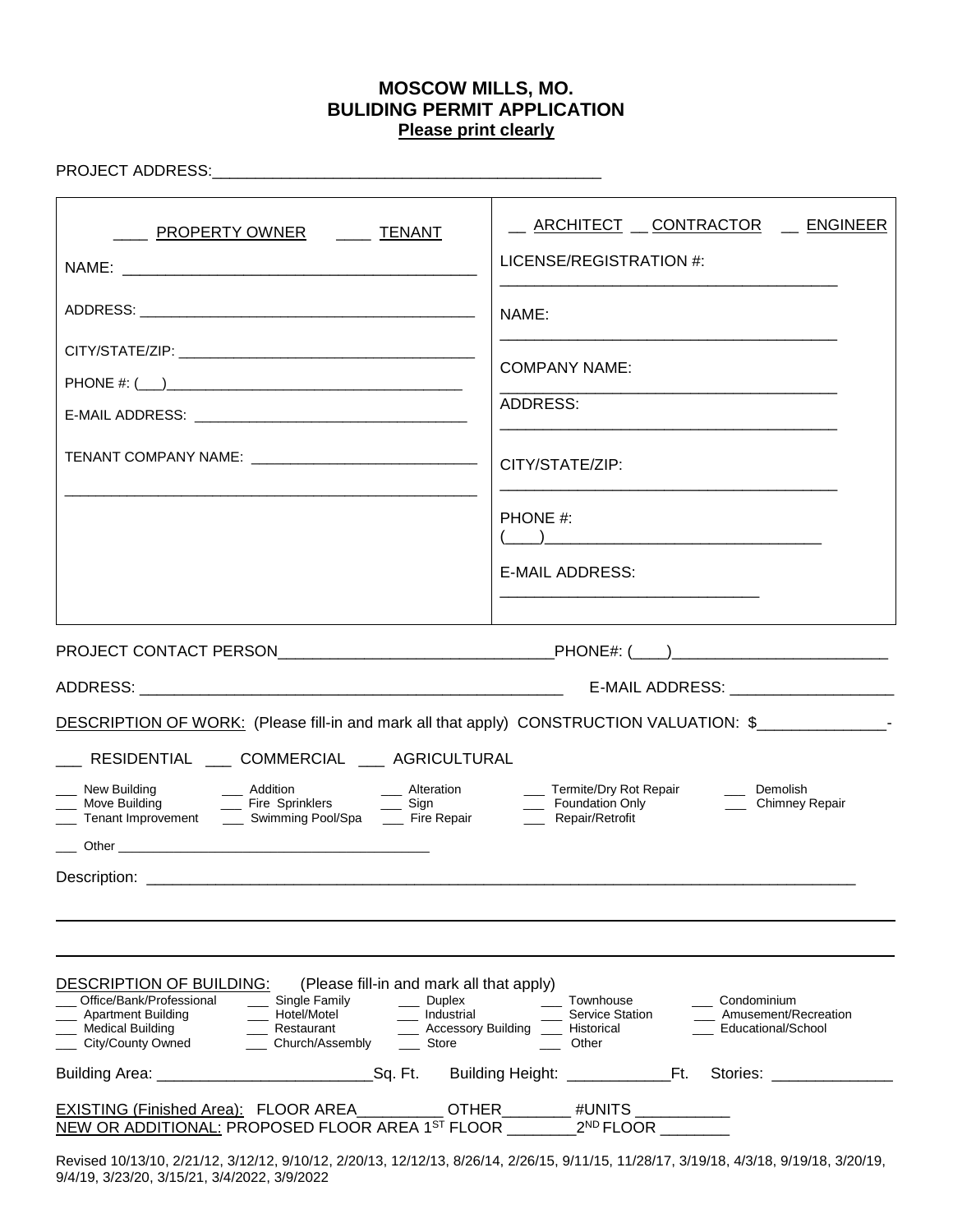| OTHER ________ # UNITS_____ |                                                                                                                                                                                                                                | GARAGE ______________FINISHED BASEMENT_____________UNFINISHED BASEMENT___________                                                      |
|-----------------------------|--------------------------------------------------------------------------------------------------------------------------------------------------------------------------------------------------------------------------------|----------------------------------------------------------------------------------------------------------------------------------------|
|                             |                                                                                                                                                                                                                                | Number of Bedrooms: _____________ Number of Bathrooms: ______________ Total Number of Rooms: _____________                             |
|                             |                                                                                                                                                                                                                                | Lot Size (Sq. Ft.):___________________________ Lot Dimension (Front/Side/Rear): _____/_____/______________Coverage%:__________________ |
|                             |                                                                                                                                                                                                                                |                                                                                                                                        |
|                             | <b>FRAME CONSTRUCTION:</b> (Please fill in and mark all that apply)                                                                                                                                                            | (Circle One)                                                                                                                           |
|                             | Masonry Mass Control Muslim Muslim Muslim Muslim Muslim Muslim Muslim Muslim Muslim Muslim Muslim Muslim Muslim Muslim Muslim Muslim Muslim Muslim Muslim Muslim Muslim Muslim Muslim Muslim Muslim Muslim Muslim Muslim Musli | ___ Structural Steel ____ Reinforced                                                                                                   |
|                             | ROOF CONSTRUCTION: (Please fill-in and mark all that apply)                                                                                                                                                                    |                                                                                                                                        |
|                             |                                                                                                                                                                                                                                | _____ Pitched ______    _____ Flat      _____ Asphalt Shingles   _____ Wood Shingles  _____ Metal  ____ Rubber  ____ Tile              |
|                             | TYPE OF SIDING: (Please fill-in and mark all that apply)                                                                                                                                                                       | ____ Wood _______ Vinyl ______ Metal/Aluminum _______ Spray-On-Siding _______ Stone _________ Brick                                    |
|                             | <b>FOUNDATION CONSTRUCTION:</b> (Please fill-in and mark all that apply)                                                                                                                                                       |                                                                                                                                        |
|                             |                                                                                                                                                                                                                                |                                                                                                                                        |
|                             |                                                                                                                                                                                                                                |                                                                                                                                        |
|                             |                                                                                                                                                                                                                                |                                                                                                                                        |
|                             |                                                                                                                                                                                                                                | <b>OFFICE USE ONLY</b>                                                                                                                 |
|                             | 1. Date of receipt of Building Permit application: ______________________________Received by:                                                                                                                                  |                                                                                                                                        |
| 2.                          | Calculated Building Permit fee:                                                                                                                                                                                                |                                                                                                                                        |
|                             | <b>Residential one and two family structures:</b><br>(Use .0055 for unmaster planned buildings and .0040 for master planned buildings)                                                                                         |                                                                                                                                        |
|                             |                                                                                                                                                                                                                                | $FA =$ sq ft @ \$150.87 per sq ft = \$ x .0055 OR .0040= \$                                                                            |
|                             |                                                                                                                                                                                                                                |                                                                                                                                        |
|                             |                                                                                                                                                                                                                                |                                                                                                                                        |
|                             |                                                                                                                                                                                                                                |                                                                                                                                        |
|                             | Other types of construction:                                                                                                                                                                                                   |                                                                                                                                        |
|                             |                                                                                                                                                                                                                                |                                                                                                                                        |
|                             |                                                                                                                                                                                                                                | Type Code Group Code Group Code Service Sq ft @ \$                                                                                     |
|                             |                                                                                                                                                                                                                                |                                                                                                                                        |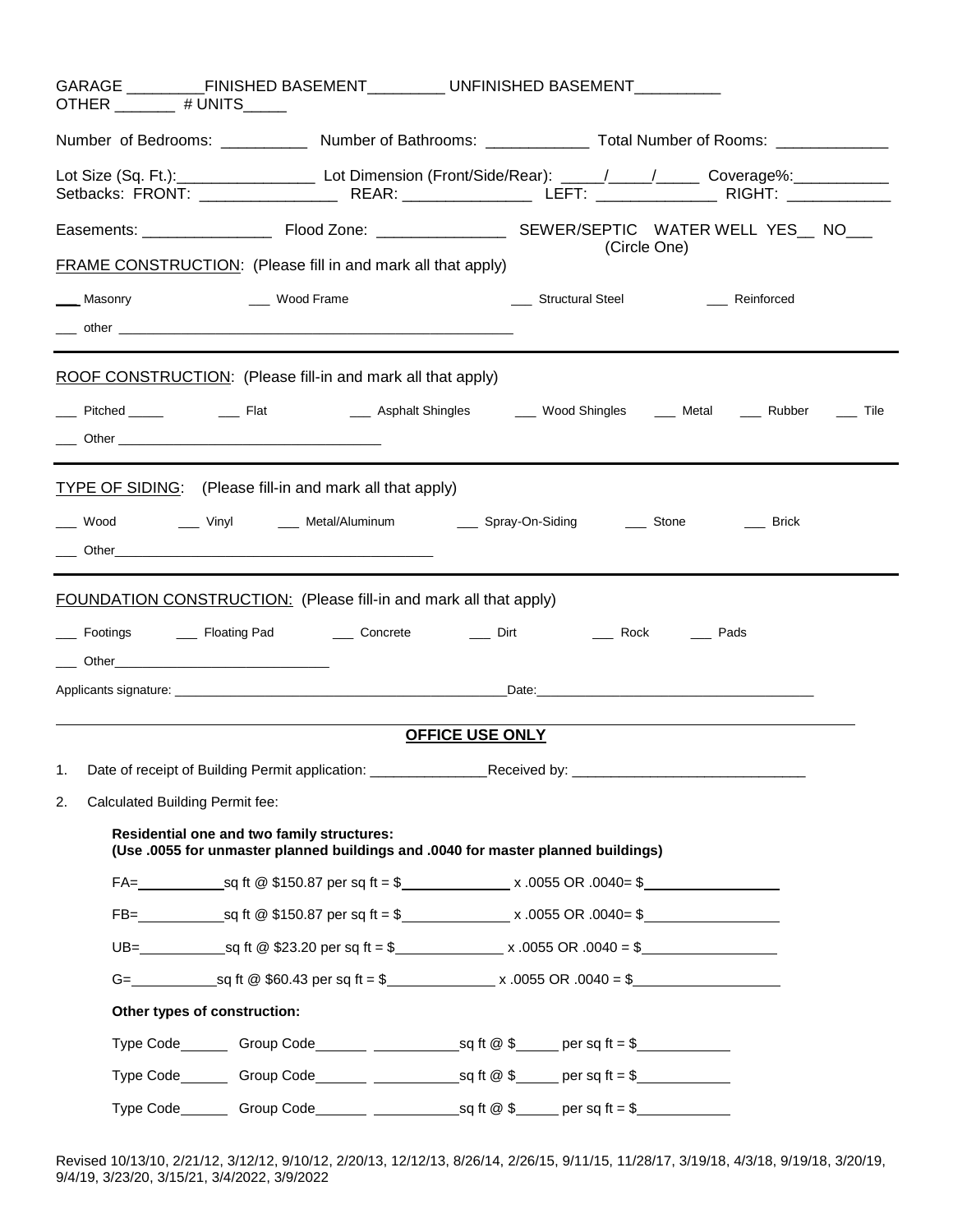**Miscellaneous permit fees: (pools, decks, fences, signs, room additions, electrical, plumbing or mechanical)**-Minimum \$35.00 fee for up to \$9,000 worth of work for residential buildings, \$50 for commercial buildings.

|    |                                                                                                         |  | Total Building Permit fees: \$                                                                                |
|----|---------------------------------------------------------------------------------------------------------|--|---------------------------------------------------------------------------------------------------------------|
| 3. | Utility Fee's:                                                                                          |  |                                                                                                               |
|    |                                                                                                         |  |                                                                                                               |
|    | b. _________ sewer tap(s) @ \$_______________ per tap = \$________________________                      |  |                                                                                                               |
|    | c. ______water meter(s) @ \$_________ per meter \$_________Total Utility fees:\$_______________________ |  |                                                                                                               |
| 4. | Payment date____________________Total Paid: \$___________________________________                       |  |                                                                                                               |
|    | Paid by ______Check/Money ___________Debit/Credit _________Cash reference #________________________     |  |                                                                                                               |
| 5. |                                                                                                         |  |                                                                                                               |
| 6. |                                                                                                         |  |                                                                                                               |
| 7. |                                                                                                         |  |                                                                                                               |
|    | a.                                                                                                      |  | If yes, has a completed Floodplain Development Application been submitted? __________________________________ |
| 8. |                                                                                                         |  |                                                                                                               |
| 9. | Building Inspector's review and status of permit:                                                       |  |                                                                                                               |
|    | I have received and reviewed the submitted Building Permit Application and<br>a.                        |  |                                                                                                               |
|    | _____ APPROVED ON ________________(date)                                                                |  |                                                                                                               |
|    | REJECTED ON __________________(date)                                                                    |  |                                                                                                               |
|    | REVISE AND RESUBMIT (date)                                                                              |  |                                                                                                               |
|    | b. Building Inspectors Comments:                                                                        |  |                                                                                                               |
|    |                                                                                                         |  |                                                                                                               |
|    |                                                                                                         |  |                                                                                                               |
|    |                                                                                                         |  |                                                                                                               |
|    |                                                                                                         |  |                                                                                                               |
|    |                                                                                                         |  |                                                                                                               |
|    |                                                                                                         |  | Date:________________                                                                                         |
|    | 10. Issuance of permit:                                                                                 |  |                                                                                                               |
|    |                                                                                                         |  |                                                                                                               |
|    |                                                                                                         |  |                                                                                                               |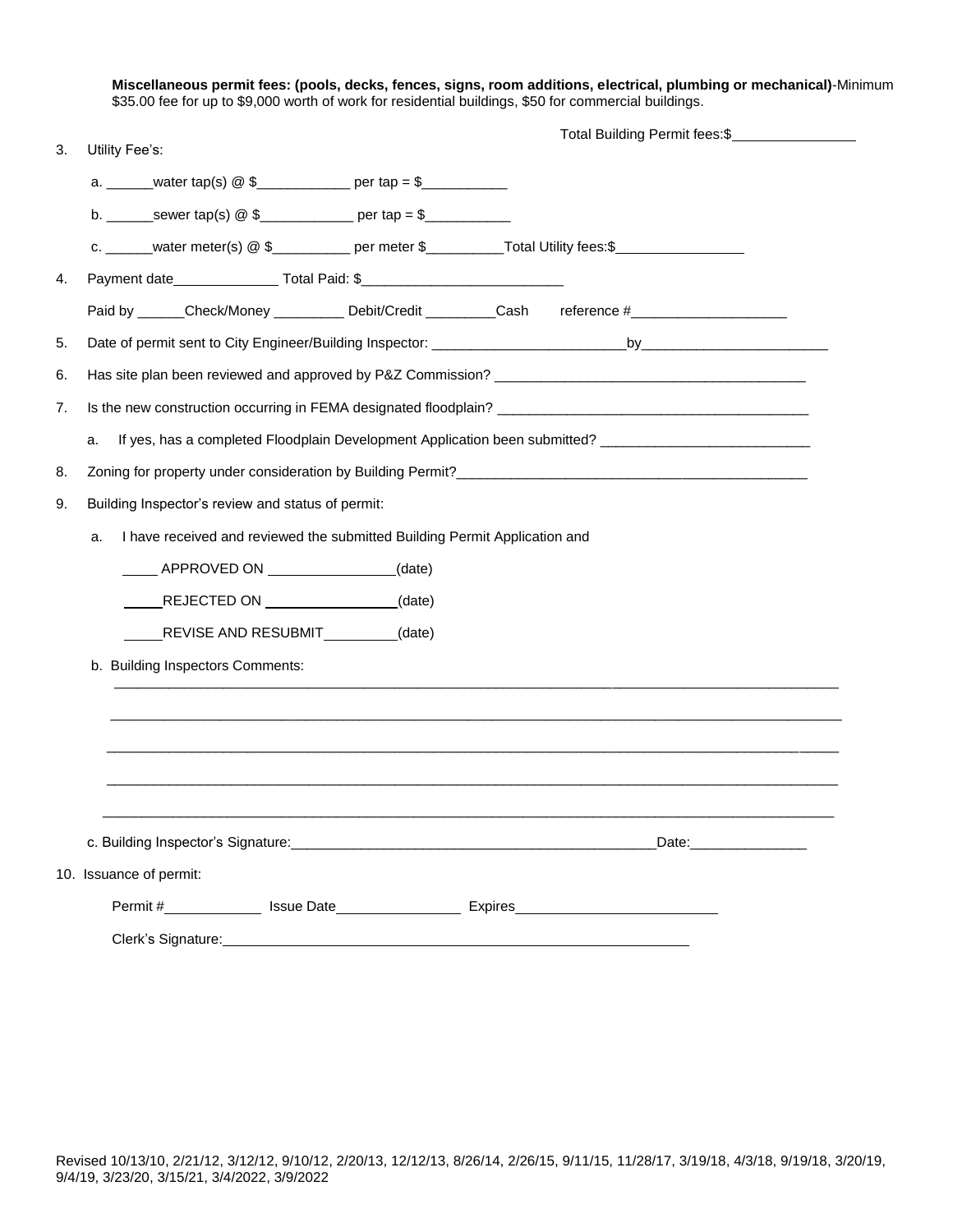# **PLOT PLAN CHECKLIST** (**City Code Chapter 39.101, R105.6 Site Plan)**

|   |             | Submitted by: Project Location:                                                                                                                                                                                                                                                                                                                                                                                                                                                                                                                                                                      |
|---|-------------|------------------------------------------------------------------------------------------------------------------------------------------------------------------------------------------------------------------------------------------------------------------------------------------------------------------------------------------------------------------------------------------------------------------------------------------------------------------------------------------------------------------------------------------------------------------------------------------------------|
| Y | $\mathbf N$ | N/A<br>Showing to scale the size and location of all new Construction and all existing structures on the<br>site (utilities, buildings, sheds, inlets, manholes, laterals, sidewalks, etc.)                                                                                                                                                                                                                                                                                                                                                                                                          |
|   |             | Lot and easement designations and dimensions.                                                                                                                                                                                                                                                                                                                                                                                                                                                                                                                                                        |
|   |             | Established street grades and the proposed finished grades.                                                                                                                                                                                                                                                                                                                                                                                                                                                                                                                                          |
|   |             | Location of all existing facilities on site (buildings, sheds, inlets, manholes, laterals, sidewalks,<br>$etc.$ )                                                                                                                                                                                                                                                                                                                                                                                                                                                                                    |
|   |             | Building setback distances from lot lines.                                                                                                                                                                                                                                                                                                                                                                                                                                                                                                                                                           |
|   |             | Location of the private sewage disposal system where a public sewer is not available.                                                                                                                                                                                                                                                                                                                                                                                                                                                                                                                |
|   |             | North arrow and scale with the scale no larger than $1" = 40"$                                                                                                                                                                                                                                                                                                                                                                                                                                                                                                                                       |
|   |             | Signature/date/seal by registered land surveyor, engineer, or architect.                                                                                                                                                                                                                                                                                                                                                                                                                                                                                                                             |
|   |             | Must meet compliance with municipal flood plain ordinance.                                                                                                                                                                                                                                                                                                                                                                                                                                                                                                                                           |
|   |             | *Site Plan shall be drawn in accordance with an accurate boundary line survey prepared by a<br>registered design Professional.                                                                                                                                                                                                                                                                                                                                                                                                                                                                       |
|   | Comments:   |                                                                                                                                                                                                                                                                                                                                                                                                                                                                                                                                                                                                      |
|   |             |                                                                                                                                                                                                                                                                                                                                                                                                                                                                                                                                                                                                      |
|   |             |                                                                                                                                                                                                                                                                                                                                                                                                                                                                                                                                                                                                      |
|   |             |                                                                                                                                                                                                                                                                                                                                                                                                                                                                                                                                                                                                      |
|   |             | $\mathbf{r}$ and $\mathbf{r}$ and $\mathbf{r}$ and $\mathbf{r}$ and $\mathbf{r}$ and $\mathbf{r}$ and $\mathbf{r}$ and $\mathbf{r}$ and $\mathbf{r}$ and $\mathbf{r}$ and $\mathbf{r}$ and $\mathbf{r}$ and $\mathbf{r}$ and $\mathbf{r}$ and $\mathbf{r}$ and $\mathbf{r}$ and $\mathbf{r}$ and<br>$\mathbf{M}$ and $\mathbf{M}$ and $\mathbf{M}$ and $\mathbf{M}$ and $\mathbf{M}$ and $\mathbf{M}$ and $\mathbf{M}$ and $\mathbf{M}$ and $\mathbf{M}$ and $\mathbf{M}$ and $\mathbf{M}$ and $\mathbf{M}$ and $\mathbf{M}$ and $\mathbf{M}$ and $\mathbf{M}$ and $\mathbf{M}$ and $\mathbf{M}$ and |

Note: Lots without curbs or gutters may require culvert calculations. If culvert is not necessary, note on the Plot Plan.

Signed
<u>University</u> Date
Date
<sub>Date</sub>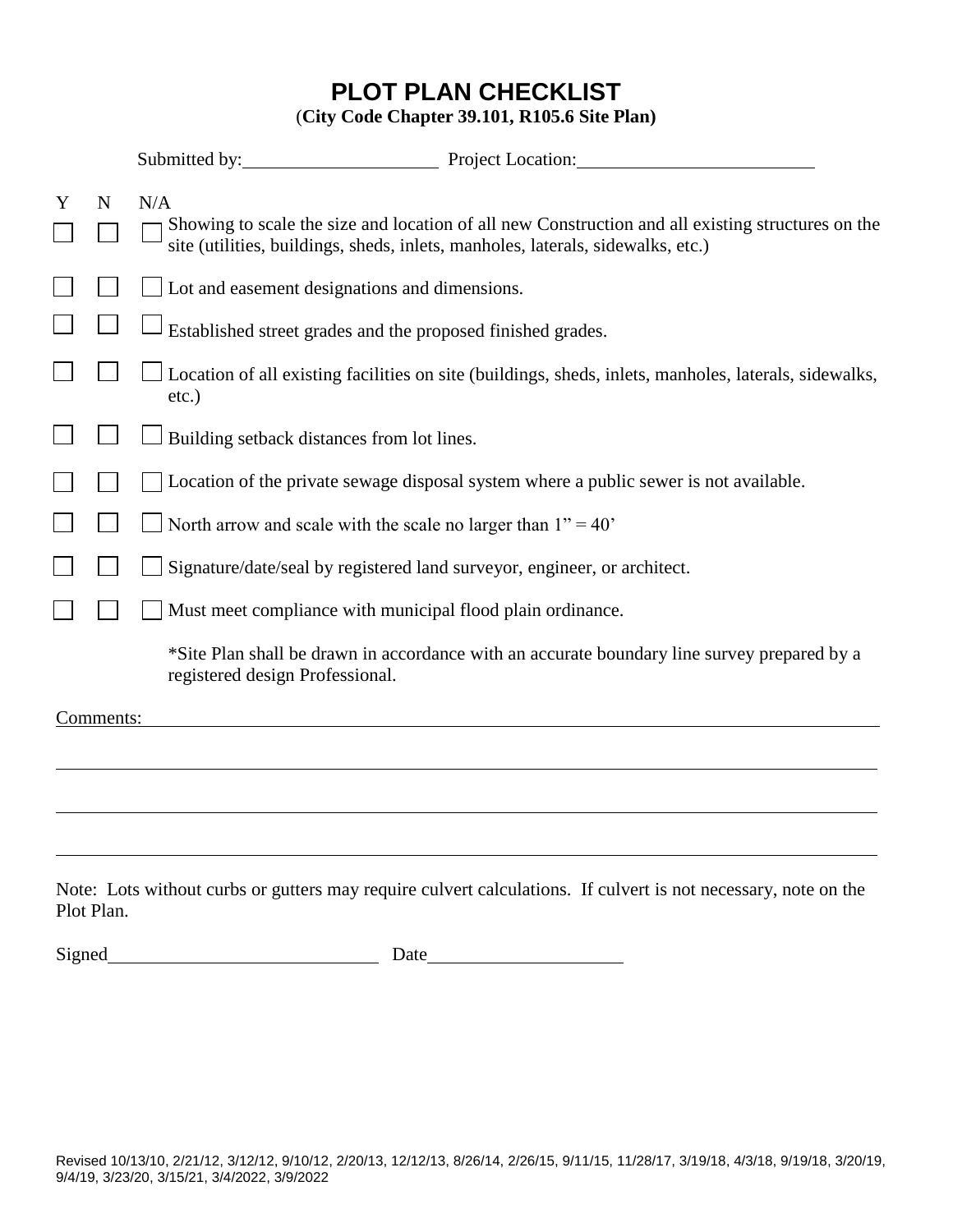#### (For Residential and Commercial Permit Application) P R I N T L E G I B L E

| Date: $\frac{1}{\sqrt{1-\frac{1}{2}} \cdot \frac{1}{2}}$ |                                                                                                                                                                                                                               |               |  |
|----------------------------------------------------------|-------------------------------------------------------------------------------------------------------------------------------------------------------------------------------------------------------------------------------|---------------|--|
|                                                          |                                                                                                                                                                                                                               |               |  |
|                                                          |                                                                                                                                                                                                                               |               |  |
|                                                          |                                                                                                                                                                                                                               |               |  |
|                                                          | (Company Name)                                                                                                                                                                                                                |               |  |
|                                                          | (Physical Address)<br>Superintendent:                                                                                                                                                                                         | Phone Number: |  |
|                                                          |                                                                                                                                                                                                                               |               |  |
|                                                          | (Company Name)                                                                                                                                                                                                                |               |  |
|                                                          | Business Address: New York 2014 19:30 and 2014 19:30 and 2014 19:30 and 20:30 and 20:30 and 20:30 and 20:30 and 20:30 and 20:30 and 20:30 and 20:30 and 20:30 and 20:30 and 20:30 and 20:30 and 20:30 and 20:30 and 20:30 and |               |  |
|                                                          | (Physical Address)<br>Superintendent:                                                                                                                                                                                         |               |  |
|                                                          |                                                                                                                                                                                                                               |               |  |
|                                                          | (Company Name)                                                                                                                                                                                                                |               |  |
|                                                          | (Physical Address)                                                                                                                                                                                                            |               |  |
|                                                          | Superintendent:                                                                                                                                                                                                               | Phone Number: |  |
|                                                          |                                                                                                                                                                                                                               |               |  |
|                                                          | (Company Name)                                                                                                                                                                                                                |               |  |
| Business Address: __________                             | (Physical Address)                                                                                                                                                                                                            |               |  |
|                                                          | Superintendent:                                                                                                                                                                                                               | Phone Number: |  |
| Gas Contractor:                                          |                                                                                                                                                                                                                               |               |  |
|                                                          | (Company Name)                                                                                                                                                                                                                |               |  |
|                                                          | Business Address: New York 1988.<br>(Physical Address)                                                                                                                                                                        |               |  |
|                                                          |                                                                                                                                                                                                                               |               |  |
|                                                          | NOTE: THIS OFFICE IS TO BE NOTIFIED WITHIN 48 HOURS OF<br>CHANGE OF GENERAL CONTRACTOR OR SUB-CONTRACTOR                                                                                                                      |               |  |
|                                                          | Other contractors such as: Fire Sprinkler, Hood Suppression, Fire Alarm, Etc. (Commercial Permit Only)                                                                                                                        |               |  |
|                                                          | Contractor:<br><u> 1989 - Johann Stoff, Amerikaansk politiker (* 1908)</u>                                                                                                                                                    |               |  |
|                                                          | (Company Name)                                                                                                                                                                                                                |               |  |
|                                                          | (Physical Address)                                                                                                                                                                                                            |               |  |
|                                                          |                                                                                                                                                                                                                               |               |  |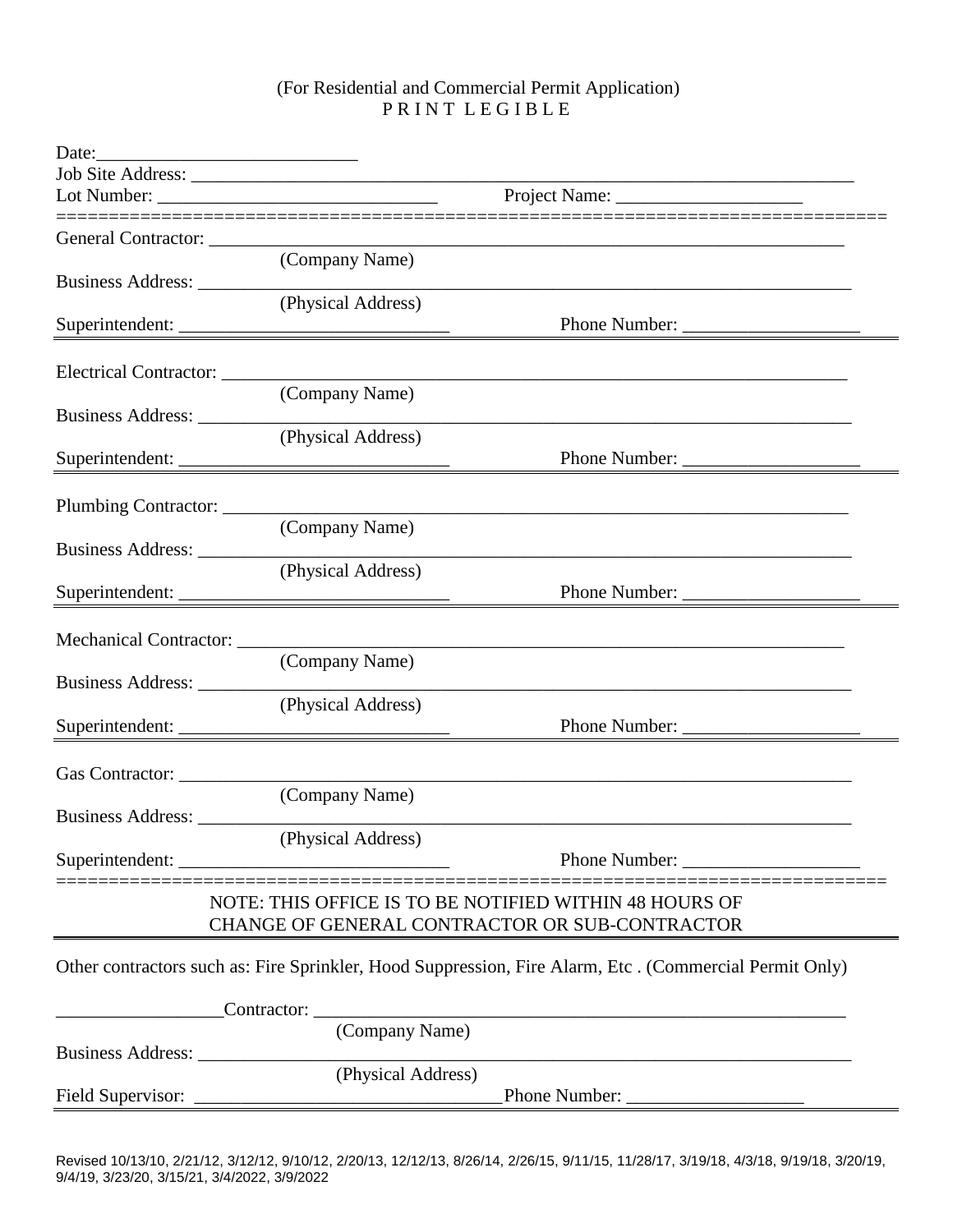| Business Address:             | (Company Name)                                                                                                                                                           |                                                                                                                  |
|-------------------------------|--------------------------------------------------------------------------------------------------------------------------------------------------------------------------|------------------------------------------------------------------------------------------------------------------|
|                               | (Physical Address)                                                                                                                                                       |                                                                                                                  |
|                               |                                                                                                                                                                          |                                                                                                                  |
|                               | (Company Name)                                                                                                                                                           |                                                                                                                  |
|                               |                                                                                                                                                                          | Business Address: (Physical Address)                                                                             |
|                               |                                                                                                                                                                          |                                                                                                                  |
|                               | (Company Name)                                                                                                                                                           |                                                                                                                  |
|                               | (Physical Address)                                                                                                                                                       | Phone Number:                                                                                                    |
|                               | NOTE: THIS OFFICE IS TO BE NOTIFIED WITHIN 48 HOURS OF<br>CHANGE OF GENERAL CONTRACTOR OR SUB-CONTRACTOR                                                                 |                                                                                                                  |
|                               | <b>City of Moscow Mills, Missouri</b><br><b>Permit Application</b><br><b>Electrical and Mechanical SPEC SHEET</b><br>(For Residential and Commercial Permit Application) |                                                                                                                  |
|                               | Builder/Property Owner                                                                                                                                                   |                                                                                                                  |
|                               |                                                                                                                                                                          |                                                                                                                  |
|                               |                                                                                                                                                                          |                                                                                                                  |
|                               |                                                                                                                                                                          |                                                                                                                  |
|                               |                                                                                                                                                                          |                                                                                                                  |
|                               |                                                                                                                                                                          |                                                                                                                  |
|                               |                                                                                                                                                                          |                                                                                                                  |
|                               |                                                                                                                                                                          |                                                                                                                  |
| Check if the following apply: |                                                                                                                                                                          |                                                                                                                  |
|                               | Whirlpool/Sauna __ Dish washer ___ Disposal ______ Range Hood ______ Attic Fan_______                                                                                    |                                                                                                                  |
|                               |                                                                                                                                                                          |                                                                                                                  |
|                               |                                                                                                                                                                          | Roviced 10/12/10 2010/12 CHOICE THE 11/2010 2112012 ANDIA 2010/12 2112012 CHOICE CHOICE CHICLE CHOICE 10/14/2010 |